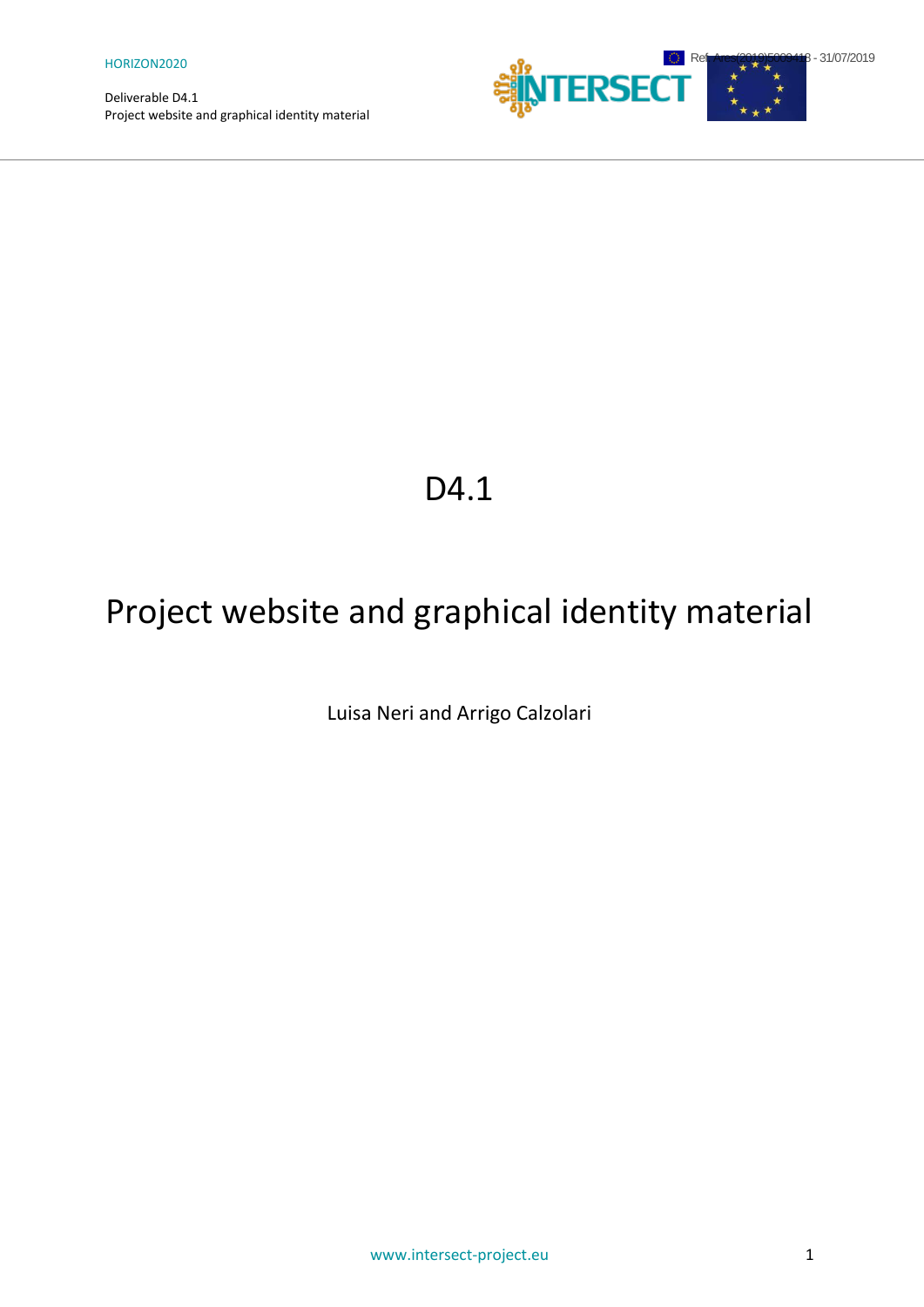

#### Document information

| Project acronym:              | <b>INTERSECT</b>                                                                                                                                                                                                                          |
|-------------------------------|-------------------------------------------------------------------------------------------------------------------------------------------------------------------------------------------------------------------------------------------|
| Project full title:           | Interoperable Material-to-Device simulation box for                                                                                                                                                                                       |
|                               | disruptive electronics                                                                                                                                                                                                                    |
| Research Action Project type: | Accelerating the uptake of materials modelling software                                                                                                                                                                                   |
|                               | (IA)                                                                                                                                                                                                                                      |
| EC Grant agreement no.:       | 814487                                                                                                                                                                                                                                    |
| Project starting / end date:  | $1^{st}$ January 2019 (M1) / 31st January 2022 (M37)                                                                                                                                                                                      |
| Website:                      | www.intersect-project.eu                                                                                                                                                                                                                  |
| Final version:                | 09/07/2019                                                                                                                                                                                                                                |
|                               |                                                                                                                                                                                                                                           |
| Deliverable No.:              | D4.1                                                                                                                                                                                                                                      |
| Responsible participant:      | CNR (participant number 1)                                                                                                                                                                                                                |
| Due date of deliverable:      | 31/07/2019                                                                                                                                                                                                                                |
| Actual submission date:       | 30/07/2019                                                                                                                                                                                                                                |
| Dissemination level:          | <b>PU - Public</b>                                                                                                                                                                                                                        |
|                               |                                                                                                                                                                                                                                           |
| Authors:                      | Luisa Neri and Arrigo Calzolari                                                                                                                                                                                                           |
| To be cited as:               | L. Neri and A. Calzolari (2019): Project website and<br>graphical identity material. Deliverable D4.1 of the<br>project INTERSECT (final version as<br>H2020<br>- of<br>09/07/2019). EC grant agreement no: 814487, CNR,<br>Modena, Italy |
|                               |                                                                                                                                                                                                                                           |

#### Disclaimer:

This document's contents are not intended to replace consultation of any applicable legal sources or the necessary advice of a legal expert, where appropriate. All information in this document is provided "as is" and no guarantee or warranty is given that the information is fit for any particular purpose. The user, therefore, uses the information at its sole risk and liability. For the avoidance of all doubts, the European Commission has no liability in respect of this document, which is merely representing the authors' view.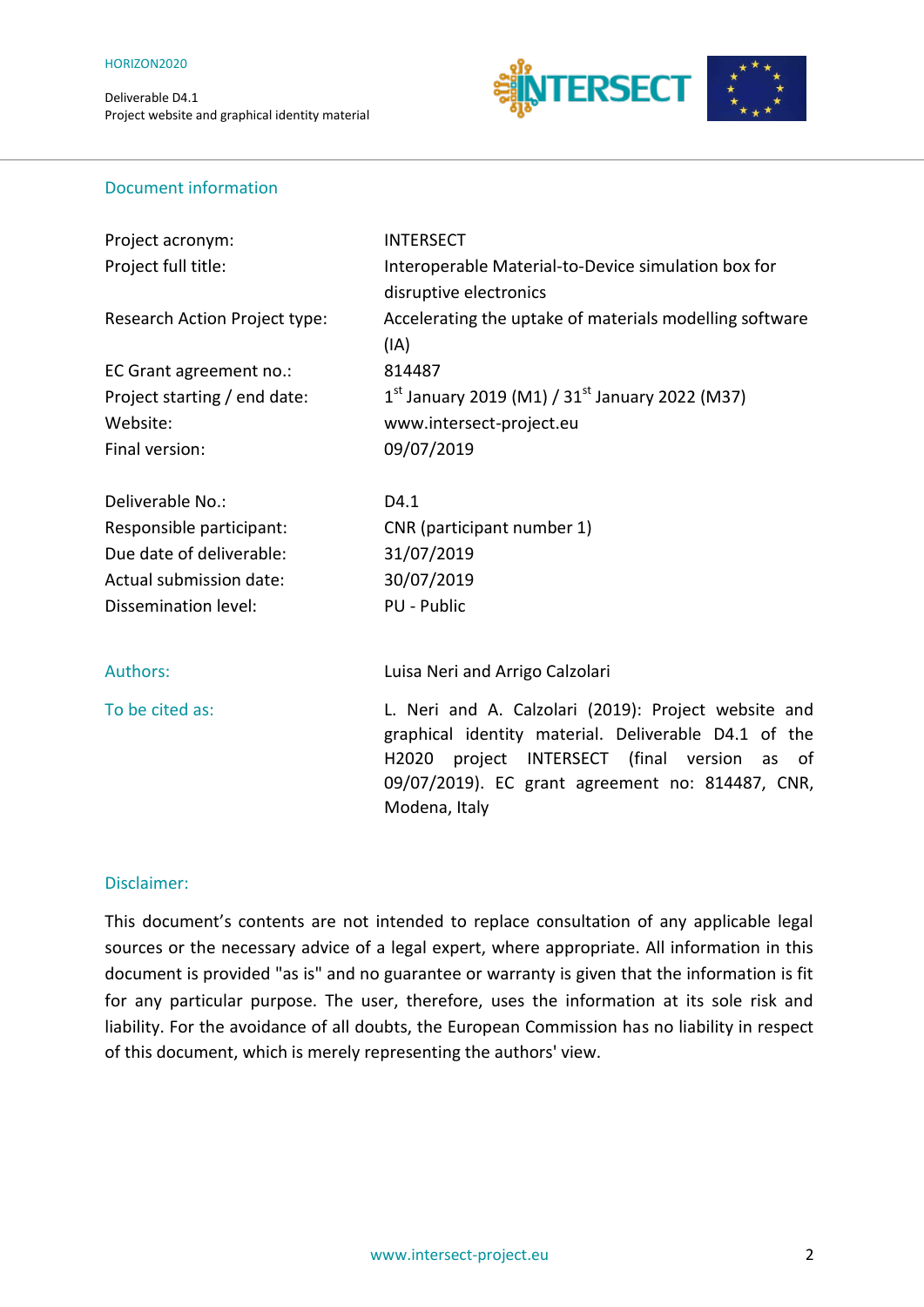Deliverable D4.1



## **D4.1 Project website and graphical identity material**

#### **Content**

| 1. Executive Summary  | $\overline{4}$ |
|-----------------------|----------------|
| 2. Introduction       | $\overline{4}$ |
| 3. Visual Identity    | 5              |
| 4. Website            | 5              |
| 5. Social Media       | 8              |
| <b>6. Conclusions</b> | 9              |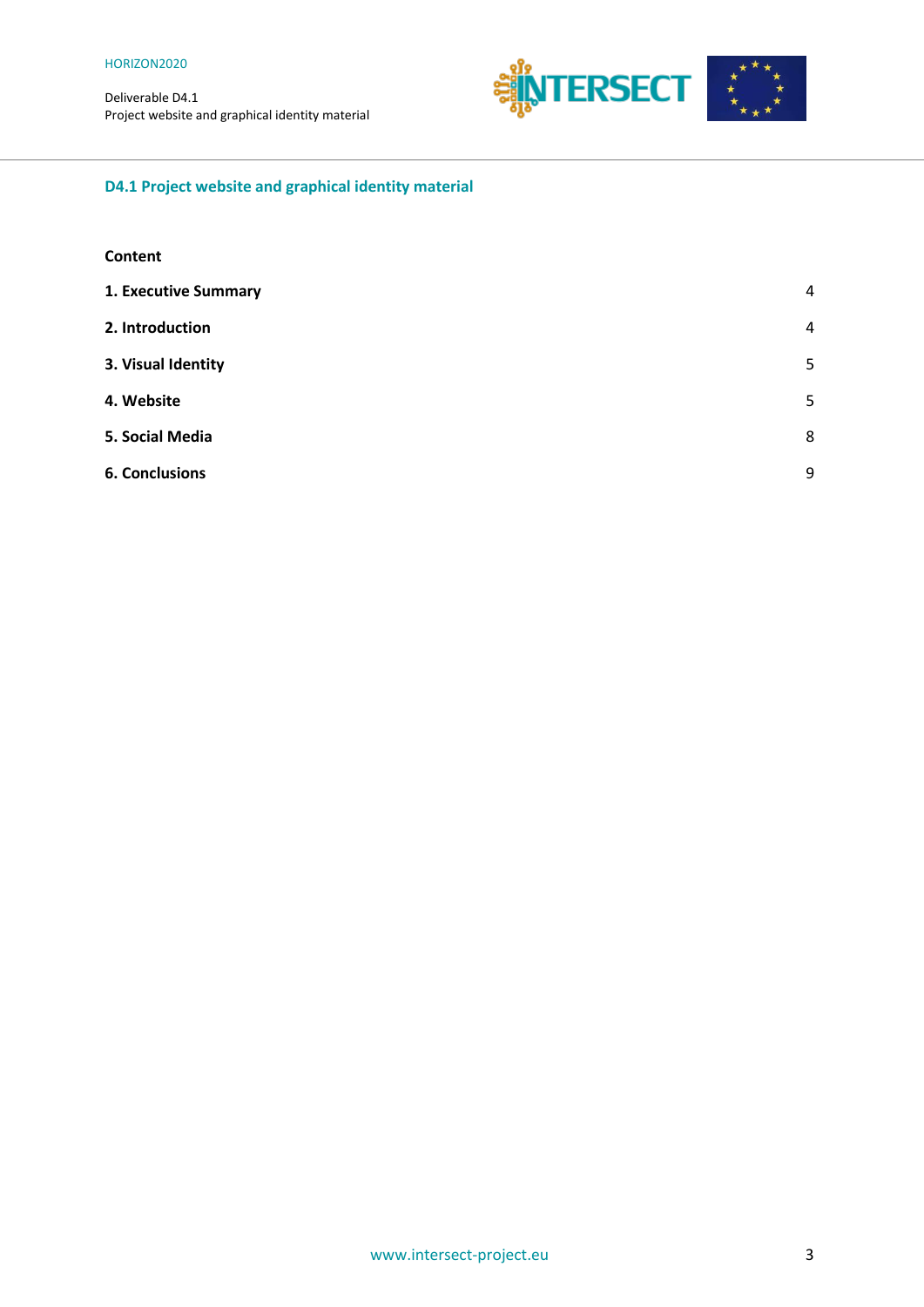

#### <span id="page-3-0"></span>**1. Executive Summary**

The INTERSECT website has been developed by the CNR coordinator team with input by fellow partners. The project website is a key element of the project dissemination strategy. It will be used to raise awareness and spread information inside the project consortium and beyond for the purposes of community building.

The website is a live communication tool: now it provides an introductory suite of pages that give an overview of the INTERSECT project, and it will develop and enrich as the project progresses to provide details of the project activities, outcomes and results.

#### <span id="page-3-1"></span>**2. Introduction**

The INTERSECT website is part of the WP4 "Exploitation, dissemination & communication", and precisely the Task 4.3 "Communication activities".

The strategic goal of the whole communication strategy is to support the objectives for dissemination, exploitation and sustainability through regular stakeholder outreach and tailored messages. The strategy is to channel the results of the project towards different media, which are better suited for the communication towards end-users, citizens, civil organizations, and policy makers.

The engagement with stakeholders includes several tools as:

• press release to make the different stakeholders aware of the project start and to diffuse information in mass media

- a strong project identity (logo, web site) to increase the visibility of the project in search engines
- public, European events organized such as EC concertation or EMMC meetings

• local events organized through national scientific or funding agencies, as well as using local media such as local radio stations or newspapers

• panel or round table organized as satellite of workshops or conferences

• demonstration of the project results towards customers: major improvements and results of INTERSECT project will be reported in *ad hoc* newsletter

• social media: news will be distributed by social media channels such as Twitter, Instagram, and LinkedIn

• a ResearchGate group for the project

• a didactic video will be produced to explain in very simple terms the objectives of INTERSECT, and its societal benefits and YouTube pills will demonstrate the main features and capabilities of **IM2D** tool box

• general public outreach actions;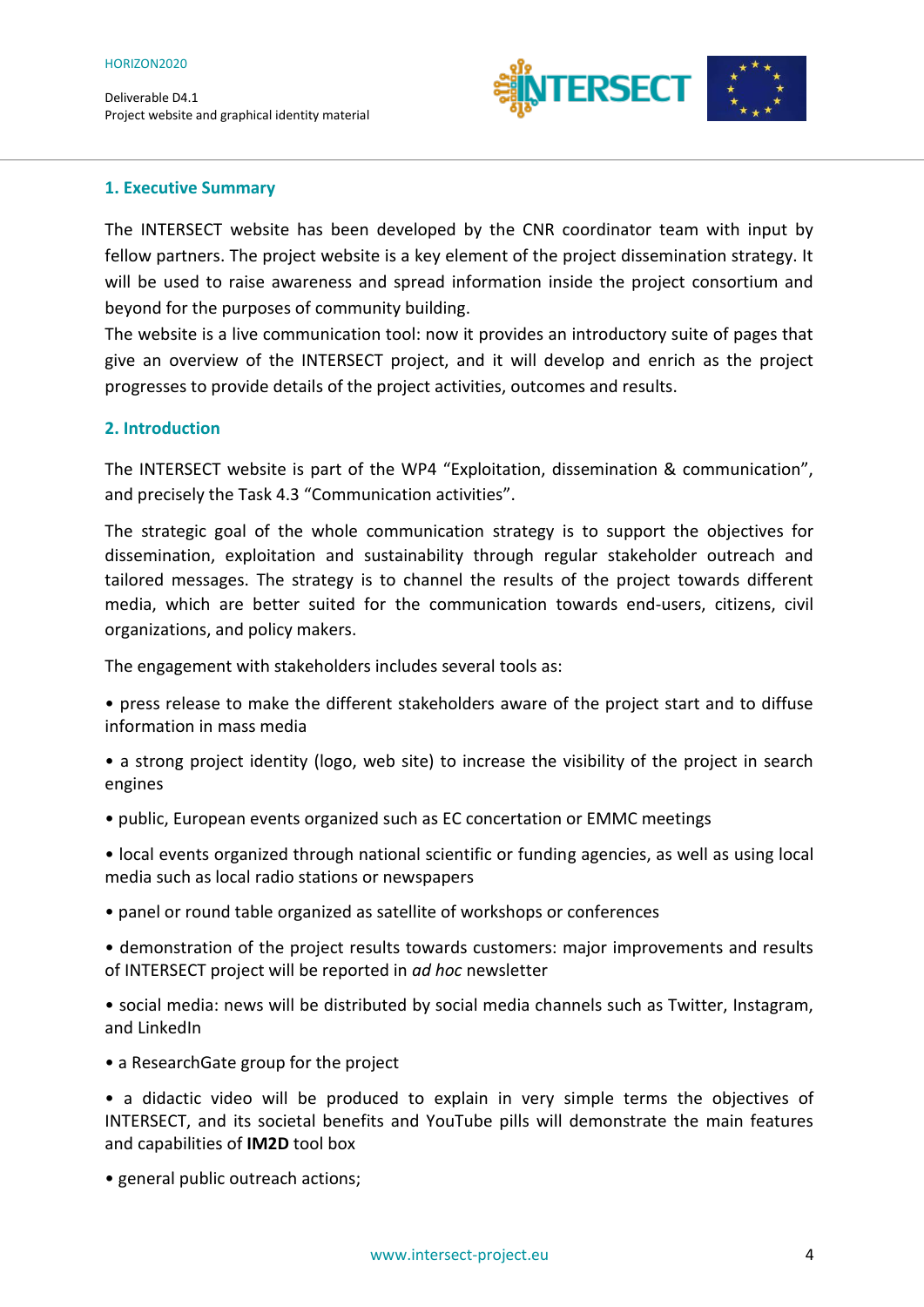

• open days: most of the partners are organizing open days where the public at large can visit the facilities and interact with scientists. Researchers involved in the project will be around to explain about the IM2D possible advantages and interact with visitors

• research website on EUROPA – the EU's web portal allows massive connection across EU and outside.

In this deliverable we focus our attention on the project website and the graphical identity.

### <span id="page-4-0"></span>**3. Visual Identity**

For the INTERSECT project we were looking for a clear project identity, so we decided to realize a logo and visual identity guidelines, in order to convey its core messages to the public. These were then graphically developed by a professional communication agency (Mediamo, Modena IT) that produced a brand identity manual (February 2019).

The INTERSECT visual identity style is simple, direct, clear and geometrical.

The main features of these visual identity guidelines are:

- Colours: teal (Pantone 3541C, #00929e) and yellow ochre (Pantone 144C, #EA961C).

- Font: Poppins, google font.

- Logo: geometric and essential, it is composed by the project name with a stylized rendering of a synaptic circuit on the first two letters to conveys the idea of neural interconnections and semantic interoperability. These elements show the INTERSECT ambition to pursue and

accelerate the innovation process for the design of defective complex materials and devices for application in disruptive electronics and sensor industries.



Figure 1: INTERSECT logo

The consortium is bound to follow the brand identity guidelines, in order to boost the sense of belonging to the INTERSECT community and to make its visual identity gradually familiar to the external audience.

#### <span id="page-4-1"></span>**4. Website**

According to the above-mentioned communication strategy, the website of the INTERSECT project is intended to be the main communication tool for

- providing all core information about the projects (who, what, why, how)
- internal and external communication about the project and the consortium activities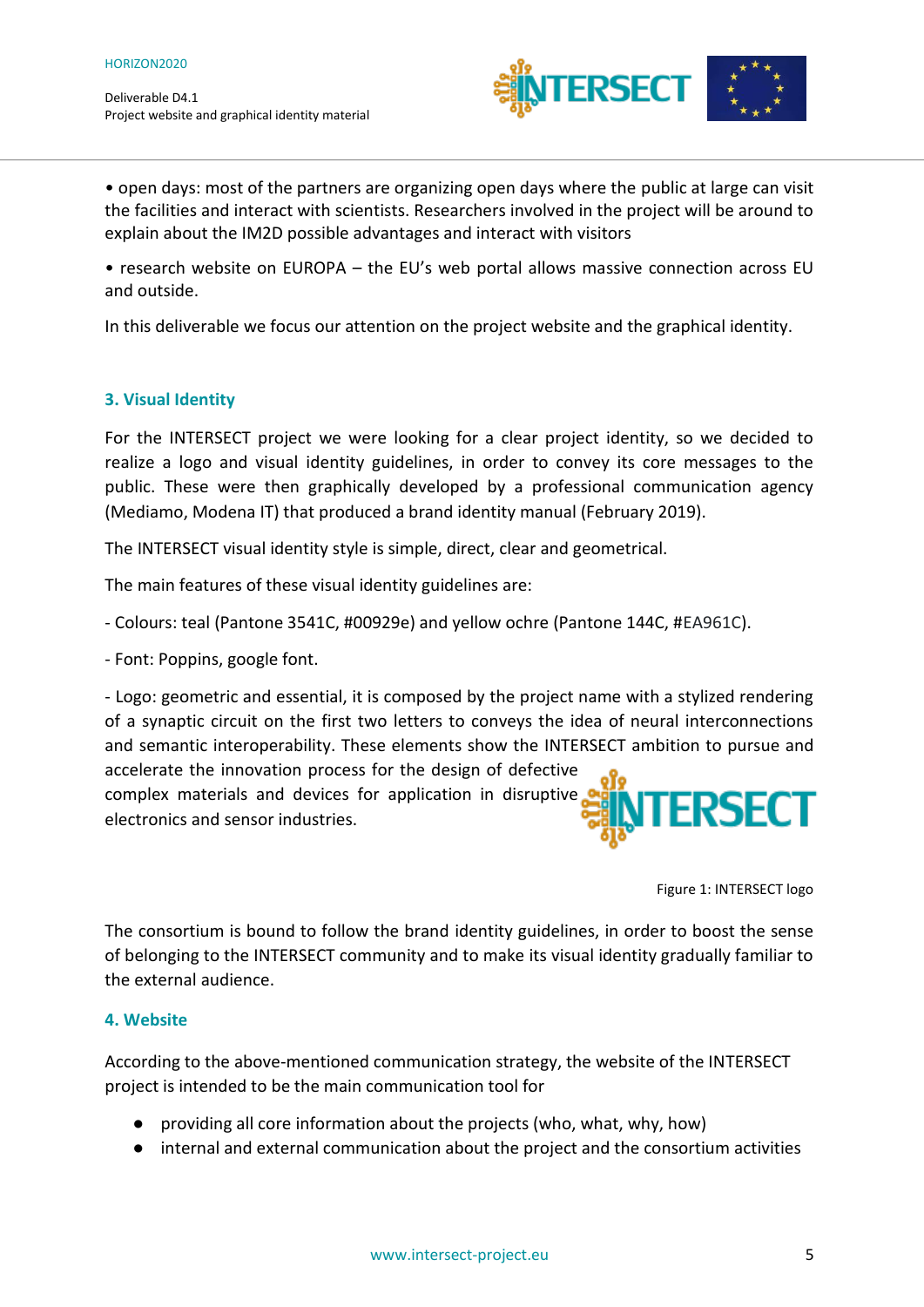

- scientific communication activities, aimed at (i) engaging the wider public in INTERSECT research results and (ii) informing about developments and progresses in materials and device modelling supporting European industries
- dissemination and outreach activities towards industrial stakeholders, associations, networks, general public and potential customers about the project's achievements.

The website can be reached at [http://intersect-project.eu/.](http://intersect-project.eu/)

It has been developed by a media agency and is continuously updated by the management staff at CNR.



Figure 2: INTERSECT homepage

The template is responsive and presents a scrolling home page, while internal pages and posts are traditional. The main colours are teal and ochre, in agreement with the project's brand identity. In the homepage are shown the main aspects of the INTERSECT project: the *abstract* of the project mission and goals, a *people* section, a *news and events* list, a *Consortium* description with a list of the partners and a colophon with contacts, social media links and acknowledgement of the Horizon 2020 European funding.

So far the website is organized into 5 sections that are linked in the menu bar (Fig. 3).



Figure 3: INTERSECT website sections

Other sections will be added if necessary.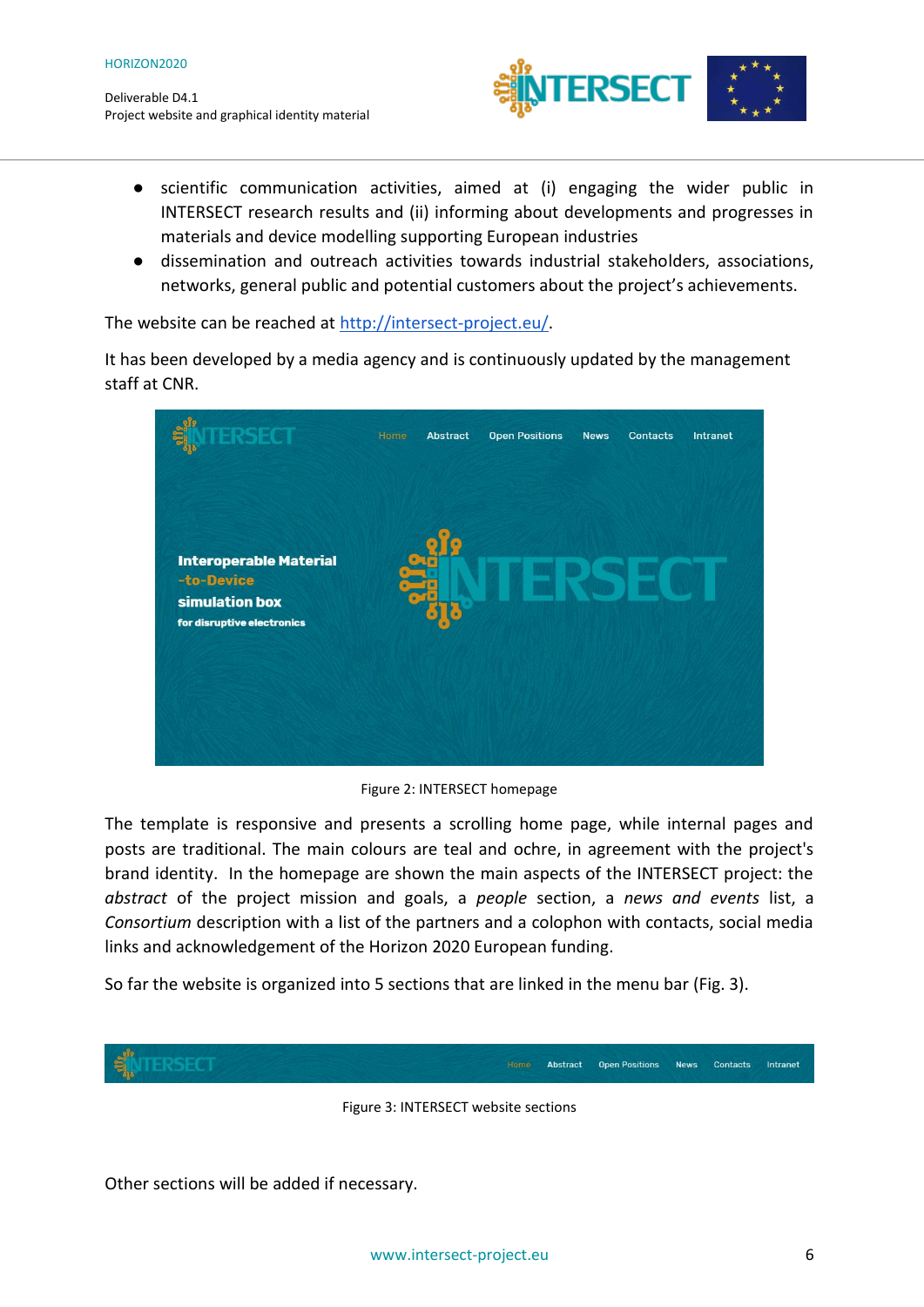

Description of sections:

**Abstract**: is a short presentation of the project, describing the main goals of the project and explaining the partners involved (with links to the official webpage of each institution).

**Open Positions**: provides a showcase of the INTERSECT-funded job positions, giving all useful information about applications.





**News**: contains all the news and events related to the project. Each news is linked to a dedicated page with complete information and useful details.

| 09 April, 2019 ·                                                               |
|--------------------------------------------------------------------------------|
| <b>INTERSECT MEETING In Barcelona</b>                                          |
| 18 March, 2019 ·                                                               |
| Tutorial On Writing Reproducible Workflows For Computational Materials Science |
| 28 February, 2019 -                                                            |
| <b>INTERSECT SEMINAR - Prof Marco Bernasconi</b>                               |
| 09 January, 2019 -                                                             |
| <b>INTERSECT KICK-OFF MEETING</b>                                              |
|                                                                                |
|                                                                                |
|                                                                                |

Fig. 5 Examples of the news section: the news list and the detail regarding one specific event.

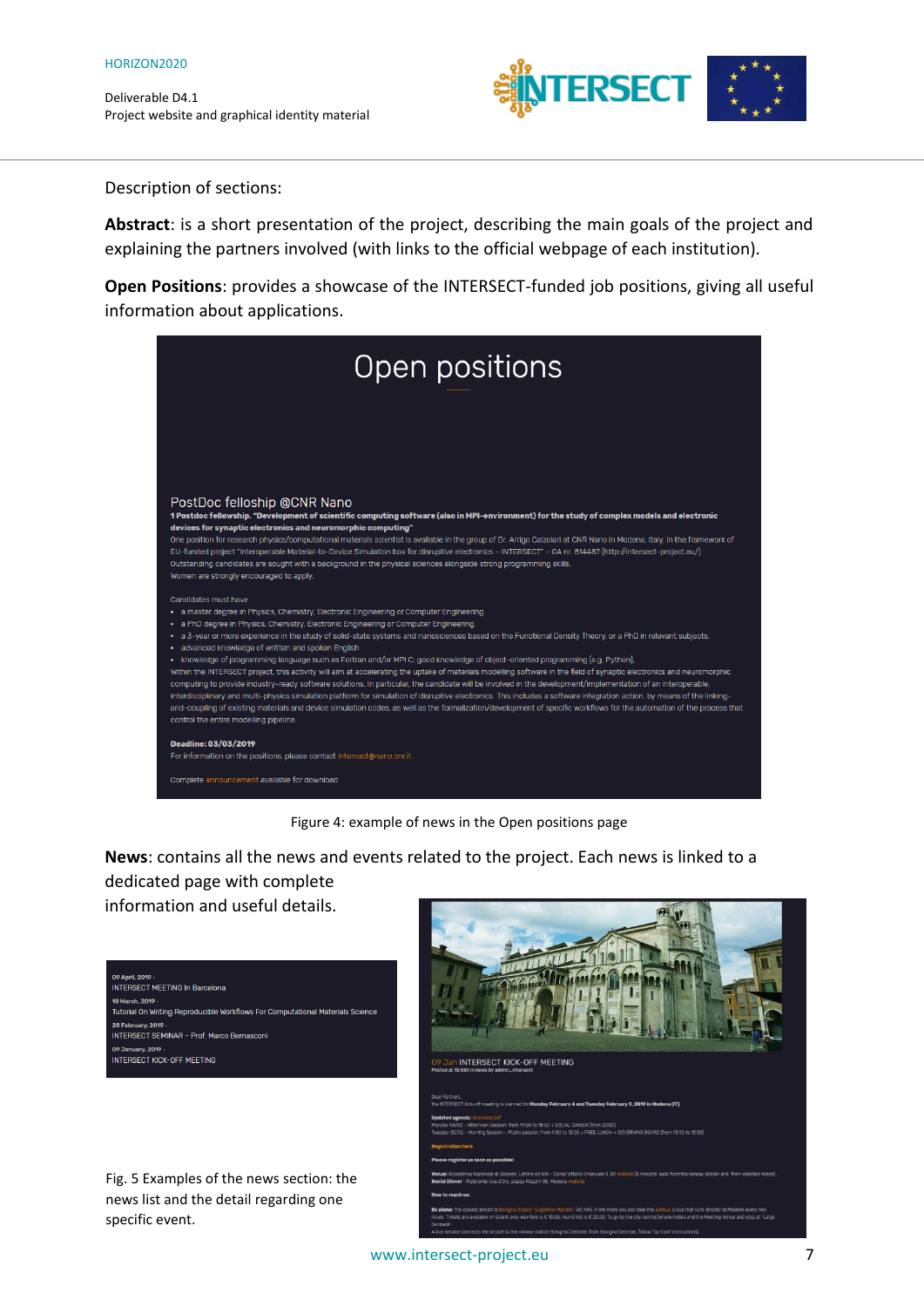

**Contacts**: this section shows, on the map, the location of the partners and the contacts to reach the project coordinator and management staff.

**Intranet**: is a private section accessible by the partners. It is a repository of the project documents and information. A complete description of intranet is available in the D5.1 at point 3.1.

In addition the central band of the scrolling web page presents a *People* section with a complete overview of the researchers involved in the project; it is linked to a dedicated page containing all the info about the project PI (with a short bio) and the teams involved.

According to needs, the new pages and sections can be added to the website.

#### <span id="page-7-0"></span>**5. Social Media**

Three social media accounts have been opened in order to convey different messages to different audiences. It can be reached at:

Twitter: @intersect eu. News of interest from the project's life, from the research or scientific environment, and from the European research ecosystem have been tweeted or retweeted. The partners have been involved in this activity, as content creators or to help with the medium's boost effect by retweeting contents. A Twitter feed is available in the website homepage.

**Linkedin: intersect-project** (free company page). The page is open but still under development. We think it might be more useful when some results will be ready to be disseminated to industrial stakeholders, due to its specific feature of being a professional social media network.

**Instagram: intersect eu.** Same as above, the page is still at its beginning, we have shown images from Intersect life and expect to make an effort in showing soon some of the project's results.